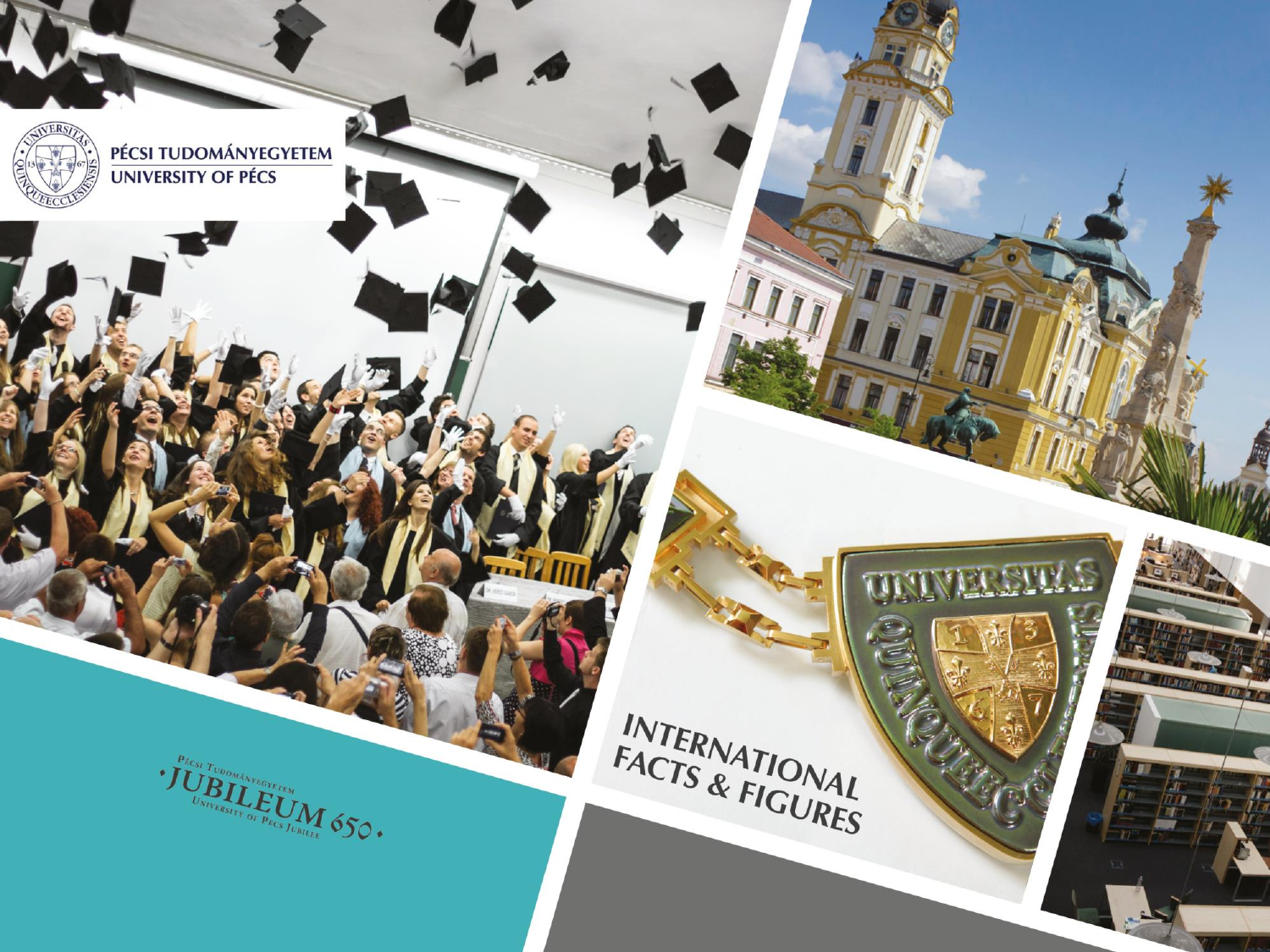



**Ranked among** on the leading Hungarian universities

of international higher education institutions worldwide (Source: Center for World University Rankings, 2016)

#### UP is honoured to call worldwide respected persons **Doctor Honorius Causa**

3.6%

including Gunter Pauli, José Carreras, Donald Tusk Dr. Geert Hofstede, Dr. Jane Goodall, Dr. Charles Simonyi and Plácido Domingo.

#### **International Accreditations**



European Commission (Architecture), US Department of Veteran Affairs (International Relations MA), Foundation for Advancement of International Medical Education and Research; Medical Board of California (General Medicine)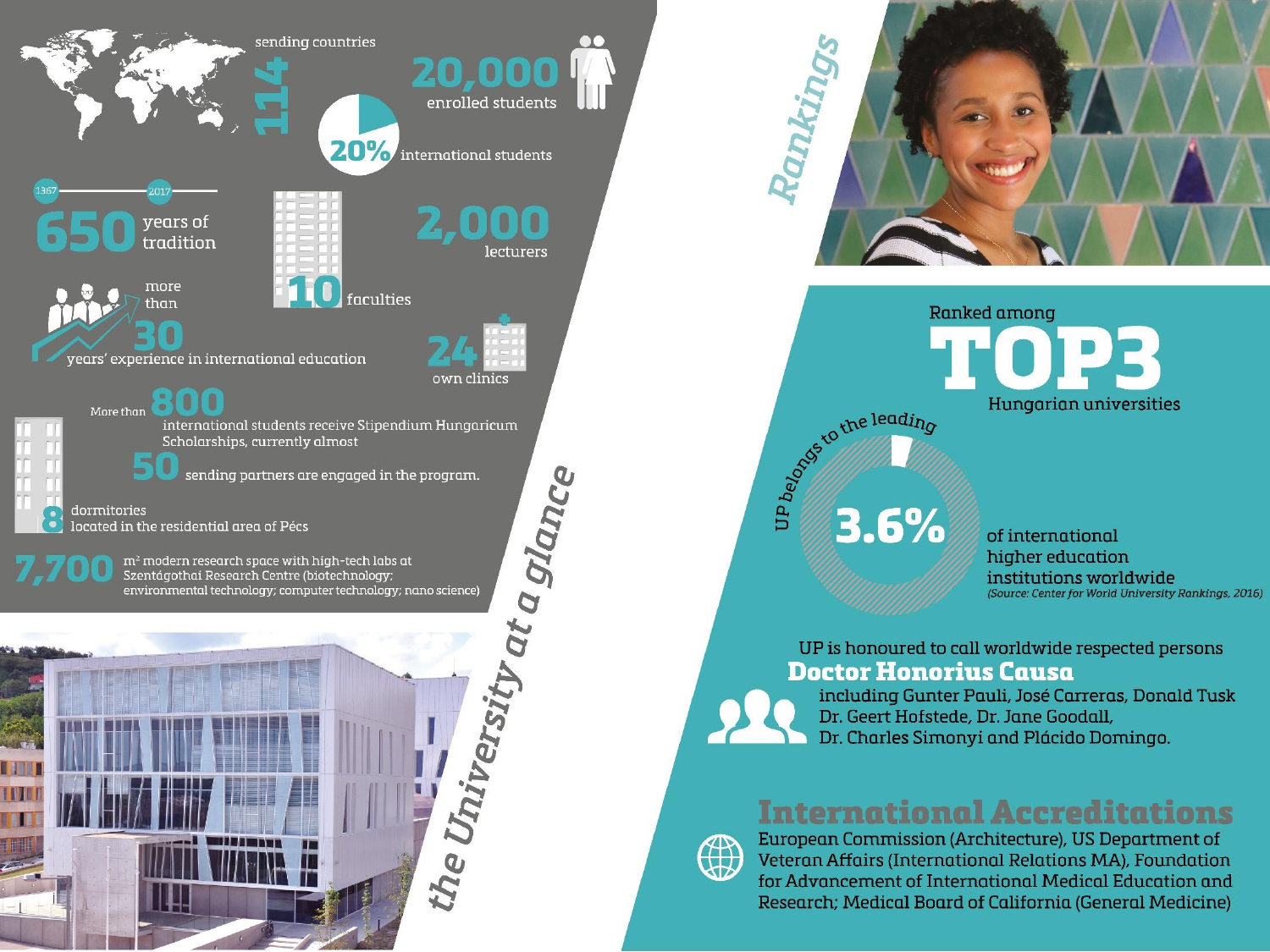# **Institutional Key Data 2021-2022 Erasmus Programme**

| <b>NAME OF THE INSTITUTION</b>                          | <b>University of Pécs</b>                                                                                                                                                                              |
|---------------------------------------------------------|--------------------------------------------------------------------------------------------------------------------------------------------------------------------------------------------------------|
| <b>ERASMUS ID CODE</b><br><b>Erasmus Charter Number</b> | <b>HU PECS01</b><br>48792-IC-1-2007-1-HU-ERASMUS-EUCX-1                                                                                                                                                |
| <b>Official datas of the institution</b>                | represented by Prof. Dr. Attila Miseta Rector<br>address: 7622 Pécs, Vasvári P. u. 4.<br>institutional ID: FI 58544<br>VAT number: 19308681-2-02<br>bank account: OTP Bank 11731001-23135378 -00000000 |

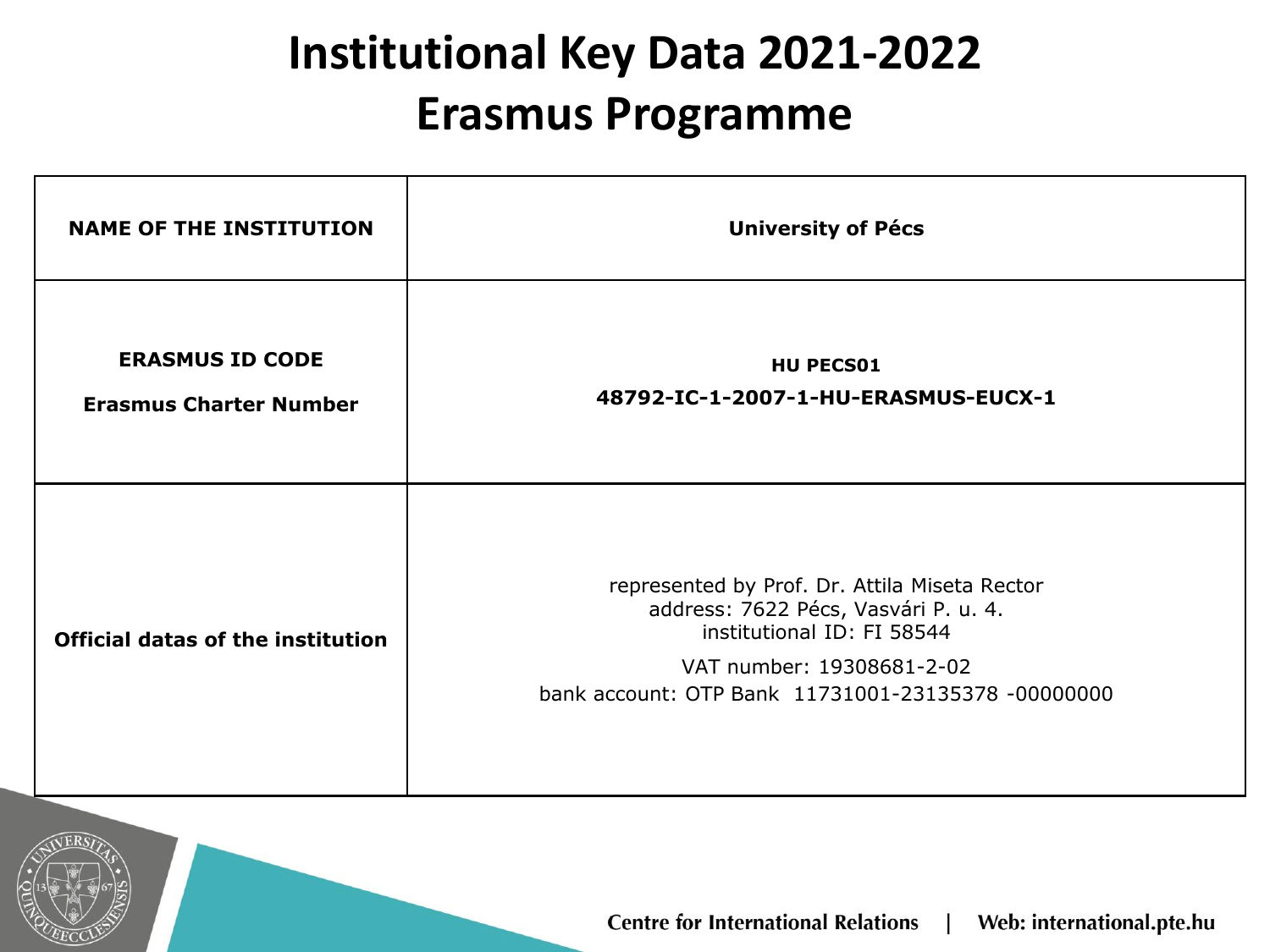# **Key data on Erasmus Office and Erasmus Coordinators**

| <b>NAME AND ADDRESS OF</b><br><b>ERASMUS OFFICE</b>        | Mobility Office,<br><b>International Centre</b><br>H-7622 Pécs, Vasvári Pál str. 4, Hungary |
|------------------------------------------------------------|---------------------------------------------------------------------------------------------|
| <b>Institutional Coordinator</b>                           | Ms. Judit Németh                                                                            |
| <b>Telephone (incl. country</b><br>code)                   | +3672 501500/12411                                                                          |
| e-mail                                                     | nemeth.judit@pte.hu                                                                         |
| <b>Web site</b>                                            | http://international.pte.hu                                                                 |
| <b>Responsible Officer for</b><br><b>Incoming Students</b> | Mrs. Orsolya Árvay                                                                          |
| <b>Phone</b>                                               | +3672 501500/12419                                                                          |
| e-mail                                                     | arvay.orsolya@pte.hu                                                                        |
| <b>Responsible Officer for</b><br><b>Outgoing Students</b> | Ms. Réka Buda                                                                               |
| <b>Phone</b>                                               | +3672 501500/12128                                                                          |
| e-mail                                                     | buda.reka@pte.hu                                                                            |

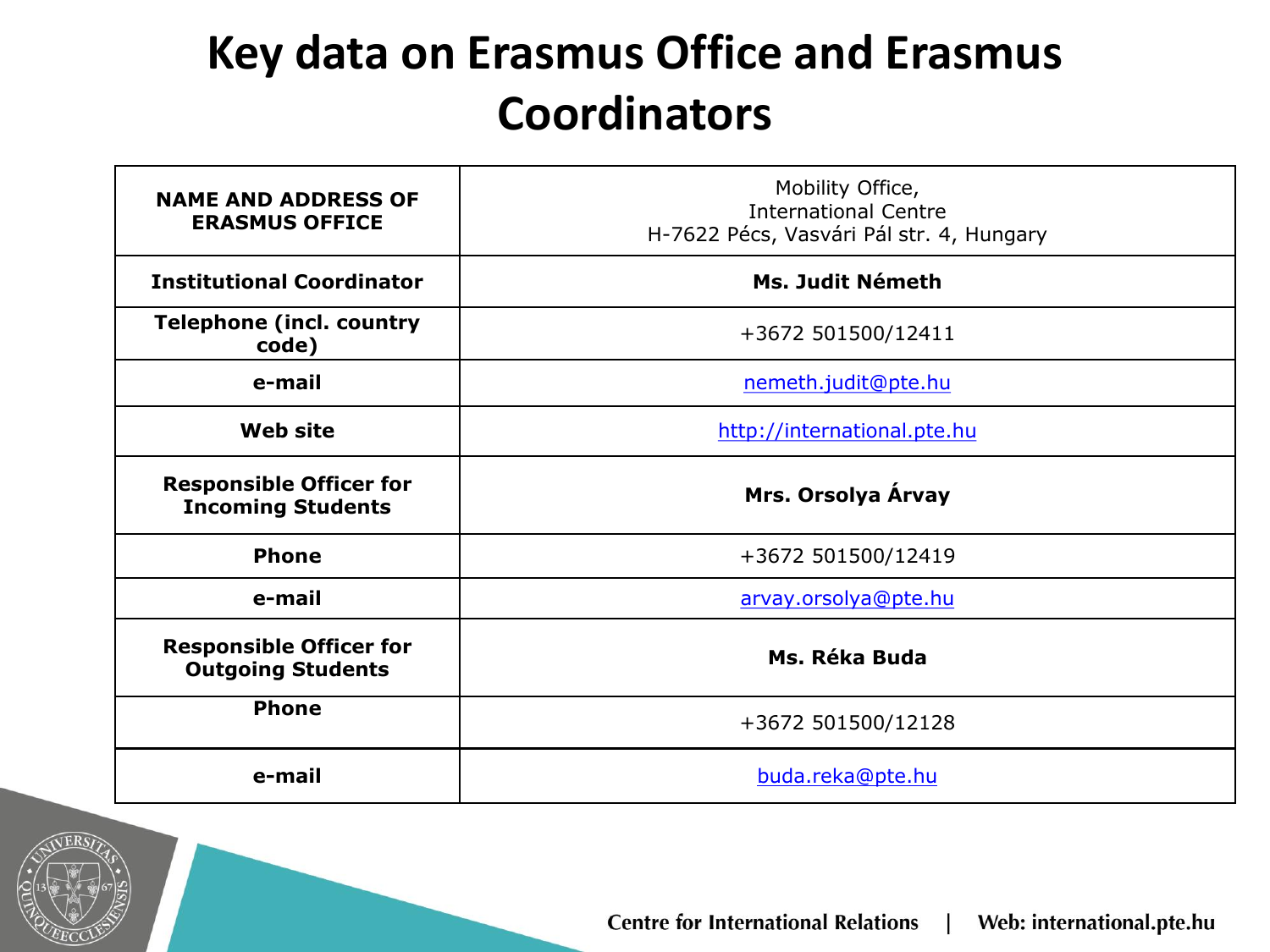# **General information on didactics**

| <b>DIDACTICS CALENDAR:</b>                                                     | each semester lasts 4,5-5 months                                                                                                                                                                                                                                                                                                                                                                                                                                                                                                                                                                                                                                                          |
|--------------------------------------------------------------------------------|-------------------------------------------------------------------------------------------------------------------------------------------------------------------------------------------------------------------------------------------------------------------------------------------------------------------------------------------------------------------------------------------------------------------------------------------------------------------------------------------------------------------------------------------------------------------------------------------------------------------------------------------------------------------------------------------|
| <b>PERIOD OF ARRIVAL:</b>                                                      | first semester until 31 August<br>second semester until 31 January<br><b>Orientation days:</b><br>at the end of August<br>at the end of January                                                                                                                                                                                                                                                                                                                                                                                                                                                                                                                                           |
| <b>LANGUAGE OF DIDACTICS (programs,</b><br>courses, exams):                    | http://international.pte.hu ; www.pte.hu<br>https://international.pte.hu/erasmus                                                                                                                                                                                                                                                                                                                                                                                                                                                                                                                                                                                                          |
| Language of instruction                                                        | English, German                                                                                                                                                                                                                                                                                                                                                                                                                                                                                                                                                                                                                                                                           |
| Language requirements                                                          | We require English language certificates equivalent to B2 level.                                                                                                                                                                                                                                                                                                                                                                                                                                                                                                                                                                                                                          |
| <b>NOMINATION FORM:</b>                                                        | on-line application<br>http://forms.erasmus.pte.hu/en/form/erasmus_nomination_university_pecs                                                                                                                                                                                                                                                                                                                                                                                                                                                                                                                                                                                             |
| <b>DEADLINE FOR</b><br>NOMINATIONS/APPLICATIONS<br>$(1st$ and $2nd$ semester): | 1 May, 15 May<br>1 November, 15 November                                                                                                                                                                                                                                                                                                                                                                                                                                                                                                                                                                                                                                                  |
| <b>DEADLINES FOR LEARNING</b><br><b>AGREEMENTS</b>                             | 31 December, 30 June                                                                                                                                                                                                                                                                                                                                                                                                                                                                                                                                                                                                                                                                      |
| <b>CREDIT SYSTEM</b><br><b>ECTS</b>                                            | yes                                                                                                                                                                                                                                                                                                                                                                                                                                                                                                                                                                                                                                                                                       |
| <b>Grading System</b>                                                          | Code of Studies and Examinations: Section 48. (1) Assessment of student performance can be<br>carried out according to:<br>a) a five-grade scale: excellent $(5)$ , good $(4)$ , satisfactory $(3)$ , pass $(2)$ , fail $(1)$ ,<br>b) a three-grade scale: excellent (5), satisfactory (3), fail (1).<br>(2)162 The student shall not earn credit points in case his/her performance is assessed by fail (1) in<br>the<br>five-grade scale and fail (1) in the three-grade scale, further, if the performance of the student could<br>not be assessed and in the academic records the note 'not completed' is registered<br>Study Guide: https://international.pte.hu/erasmus study guide |
|                                                                                |                                                                                                                                                                                                                                                                                                                                                                                                                                                                                                                                                                                                                                                                                           |

**Centre for International Relations international.pte.hu**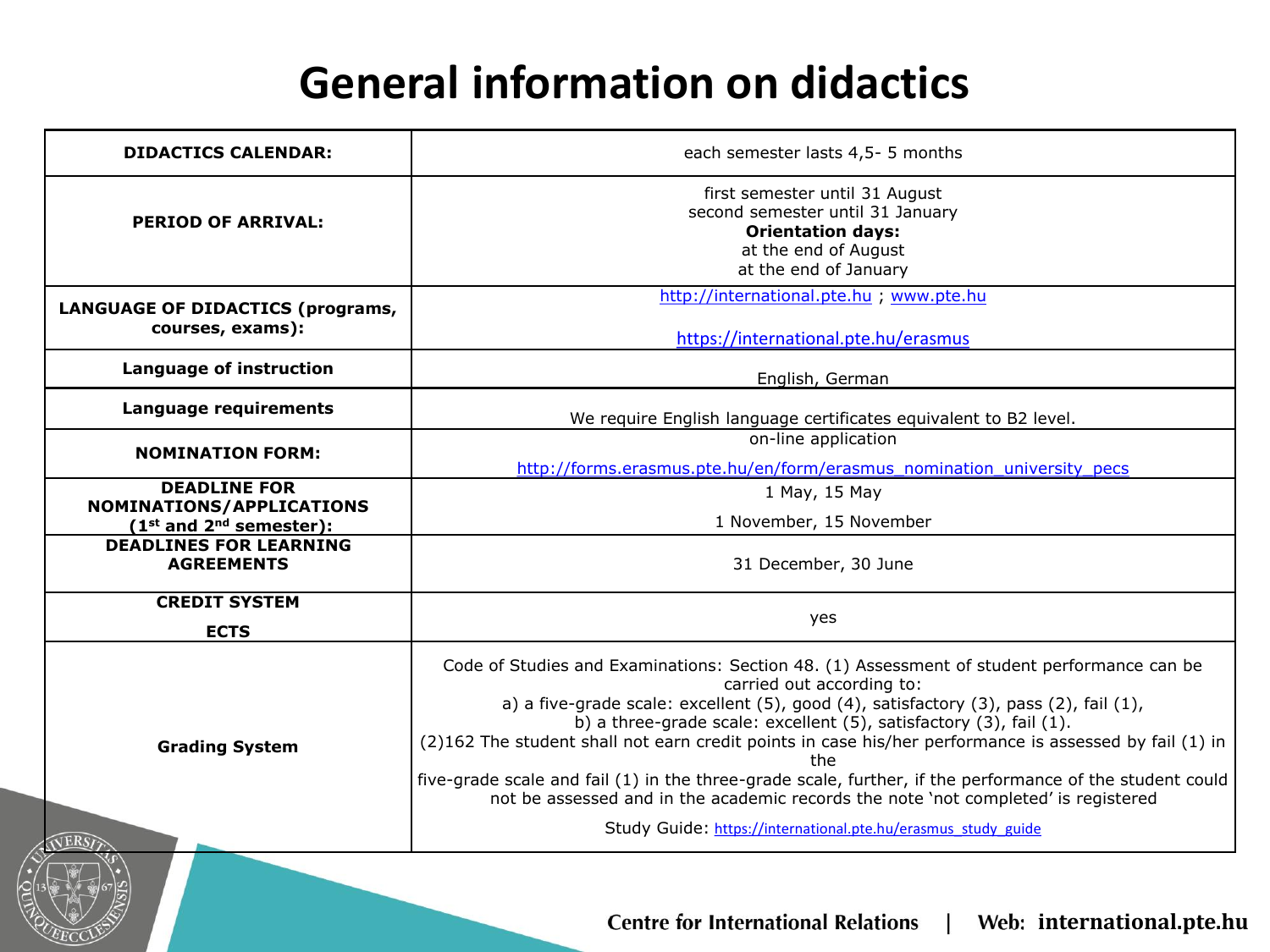## **General information on didactics 2.**

| <b>Special facilities for disabled</b>                       | Yes                                                                                                                                                                               |
|--------------------------------------------------------------|-----------------------------------------------------------------------------------------------------------------------------------------------------------------------------------|
| <b>ACCOMODATION</b>                                          | 2 person bedroom in the student hostel (approx: $130 \epsilon$ /month)<br>Renting a flat - more information enclosed and on: www.studenthousing.hu ;<br>http://studentservice.hu/ |
| Approximate cost of living per month<br>(inc. accommodation) | 400-500 EUR                                                                                                                                                                       |
| Hungarian language courses                                   | The course is free of charge for Erasmus students. Students who want to enroll in the language<br>course have to indicate it on the online Erasmus application form.              |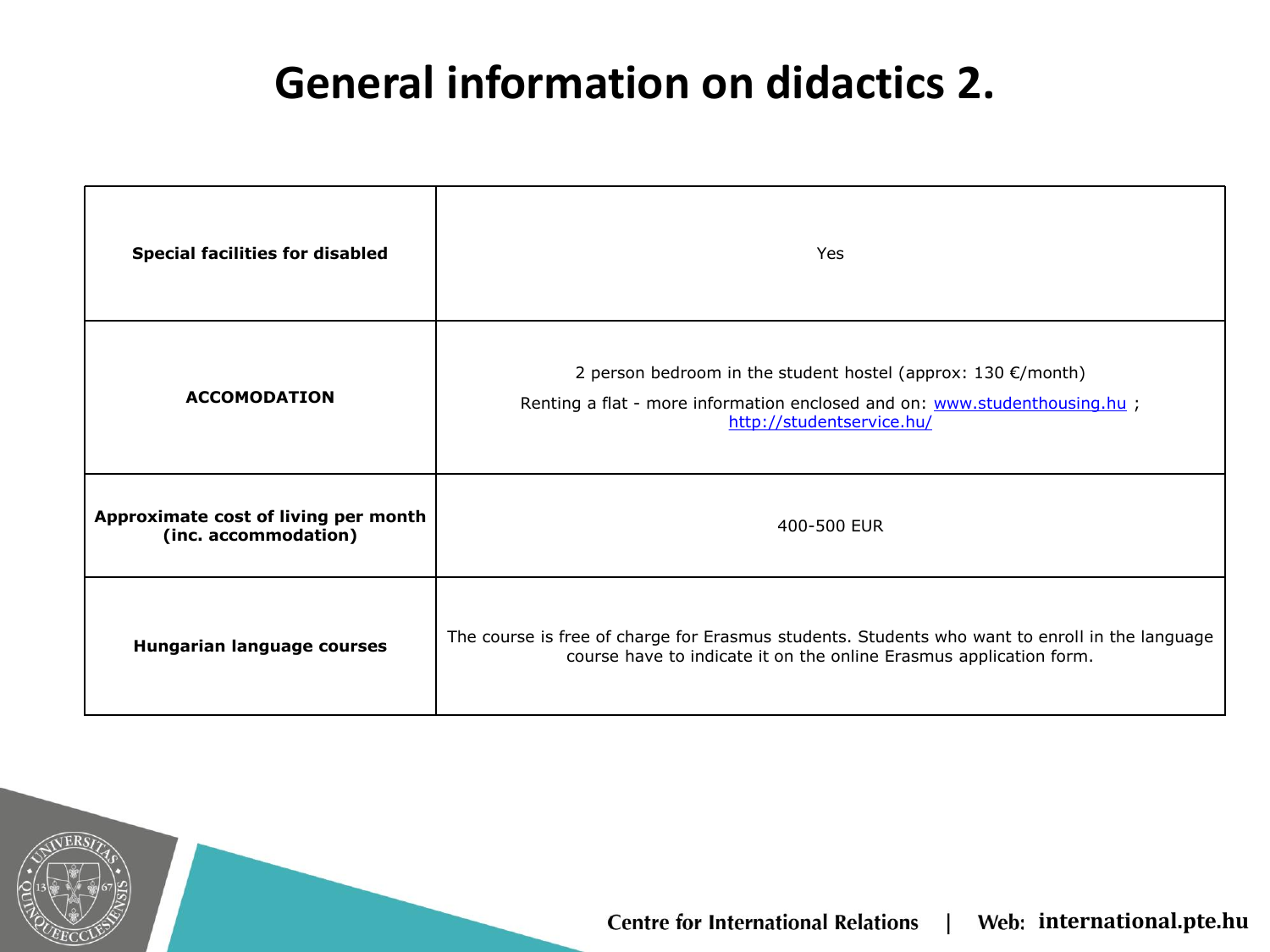### **Faculty coordinators contacts**

| <b>Contact information:</b><br><b>Faculty of Law</b>                                                             | <b>Ms. Katalin Bodor</b><br>Tel.: +36 72 501 599/23355<br>Fax: +36 72 215 148<br>E-mail: bodor.katalin@ajk.pte.hu<br>www.ajk.pte.hu<br>address: Dohány u. 1-3. Pécs, 7622 Hungary         |
|------------------------------------------------------------------------------------------------------------------|-------------------------------------------------------------------------------------------------------------------------------------------------------------------------------------------|
| <b>Contact information:</b><br><b>Medical School</b><br><b>Faculty of Pharmacy</b>                               | Ms. Dóra Éltető<br>Tel.: +36 72 536 358<br>Fax: $+36$ 72 536 299<br>E-mail: erasmusoffice@aok.pte.hu<br>www.aok.pte.hu<br>www.avtk.pte.hu<br>address: Szigeti út. 12., Pécs, 7624 Hungary |
| <b>Contact information:</b><br><b>Faculty of Humanities and Social Sciences</b>                                  | <b>Ms. Panka Hitre</b><br>Tel.: +36 72 501 600 /64126<br>Fax: +36 72 501 558<br>E-mail: btk-erasmus@pte.hu<br>www.btk.pte.hu<br>address: Ifjúság útja 6., Pécs, 7624 Hungary              |
| <b>Contact information:</b><br><b>Faculty of Health Sciences</b>                                                 | Mrs. Dr. Orsolya Máté<br>Tel.: +36 72 503 600<br>Fax: +36 72 535 997<br>E-mail: mate.orsolya@etk.pte.hu<br>www.etk.pte.hu<br>address: Vörösmarty u. 4. Pécs, 7621 Hungary                 |
| <b>Contact information:</b><br><b>Faculty of Cultural Sciences, Education and</b><br><b>Regional Development</b> | Mrs. Dr. Mária Bajner<br>Tel.: $+36-74-528-300$<br>E-mail: bainer@pte.hu<br>www.kpvk.pte.hu<br>address: Rákóczi u. 1. Szekszárd, 7100 Hungary                                             |